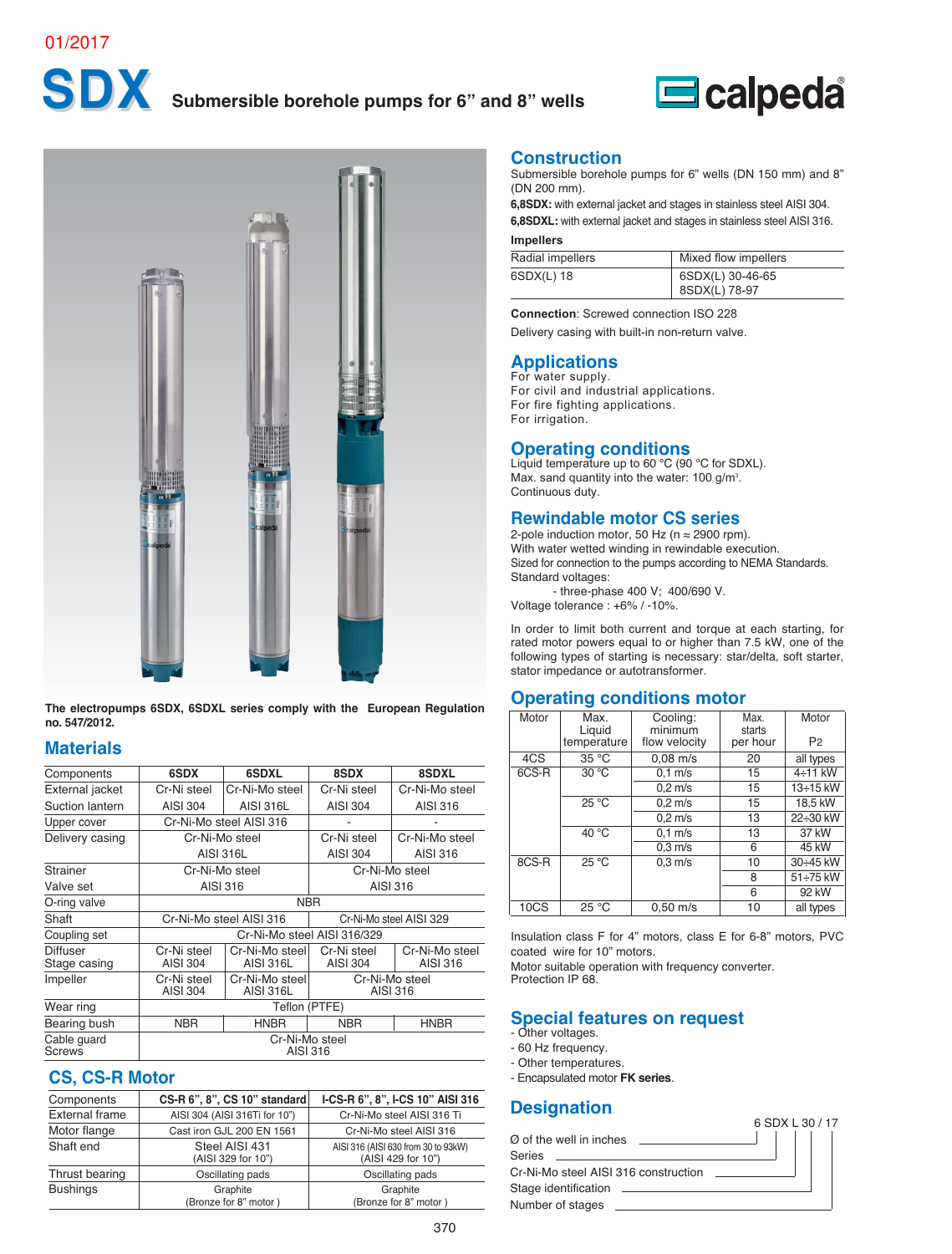



### **Coverage chart n ≈ 2900 rpm**

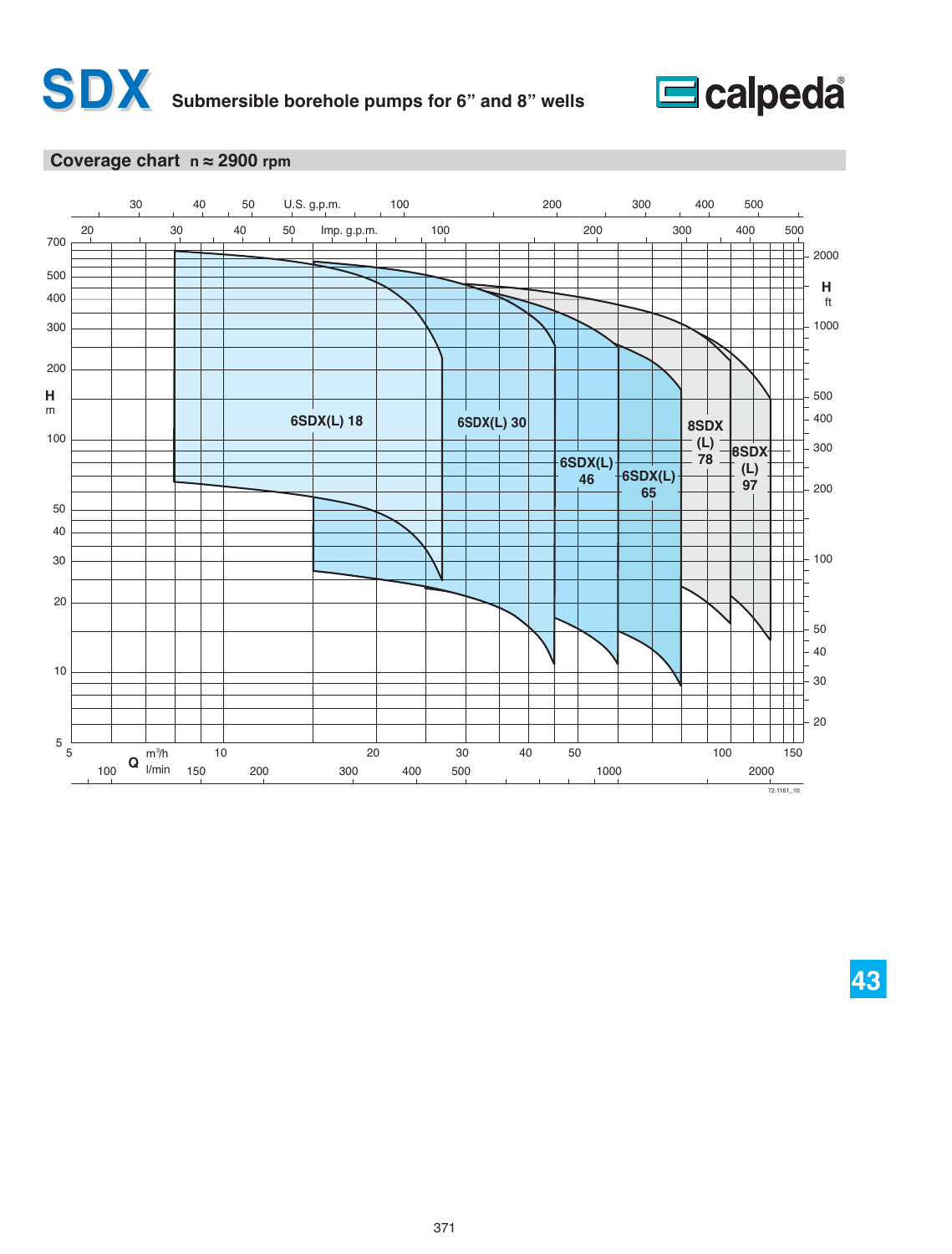



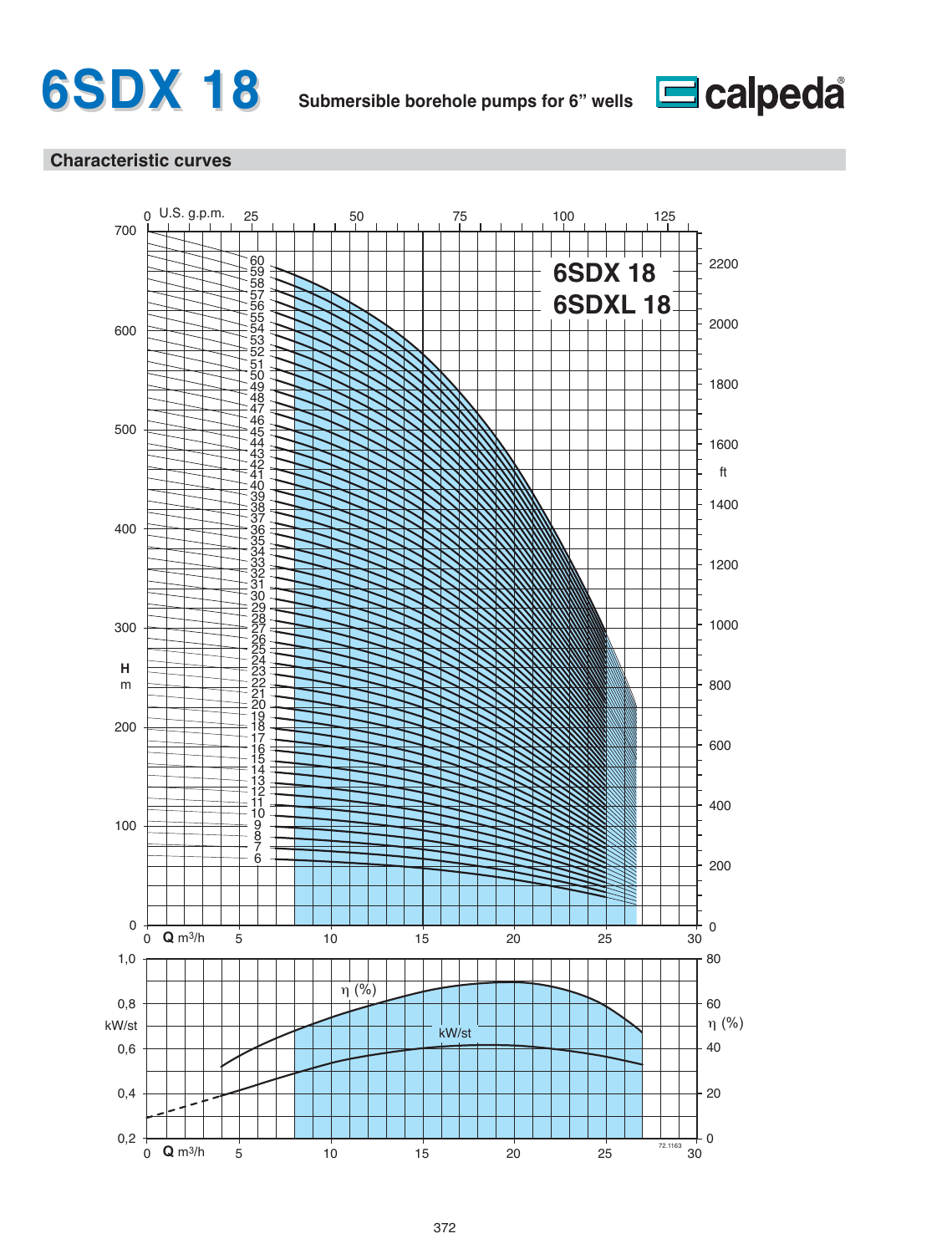

# **Performance n ≈ 2900 rpm, dimensions and weights**

|                                  | P <sub>2</sub> |                   | Q       |             |             |            | $n \approx 2900$ rpm |            |            |              |              |              |       | Motore |           |              |            | DN                              |
|----------------------------------|----------------|-------------------|---------|-------------|-------------|------------|----------------------|------------|------------|--------------|--------------|--------------|-------|--------|-----------|--------------|------------|---------------------------------|
| $3 \sim$                         |                |                   | $m^3/h$ | $\Omega$    | 8           | 10         | 12                   | 15         | 18         | 21           | 24           | 27           | DN    |        |           | f            |            |                                 |
|                                  |                |                   |         |             |             |            |                      |            |            |              |              |              |       | CS-R   | <b>FK</b> |              |            |                                 |
|                                  | kW             | HP                | l/min   | $\mathbf 0$ | 133         | 167        | 200                  | 250        | 300        | 350          | 400          | 450          |       | mm     | mm        | mm           | kg         |                                 |
| 6SDX (L) 18/6                    | $\overline{4}$ | 5,5               |         | 70          | 66,4        | 64         | 62                   | 57,6       | 51,6       | 43,2         | 32,9         | 20,5         |       |        |           | 494          | 12,5       |                                 |
| 6SDX (L) 18/7                    | 5,5            | 7,5               |         | 81,7        | 77,5        | 74,7       | 72,3                 | 67,2       | 60,2       | 50,4         | 38,4         | 23,9         |       |        |           | 532          | 13,5       |                                 |
| 6SDX (L) 18/8                    | 5,5            | 7,5               |         | 93,3        | 88,5        | 85,3       | 82,7                 | 76,8       | 68,8       | 57,6         | 43,9         | 27,4         |       |        |           | 569          | 14,3       |                                 |
| 6SDX (L) 18/9                    | 5,5<br>7,5     | 7,5<br>10         |         | 105<br>117  | 99,6<br>111 | 96<br>107  | 93<br>103            | 86,4<br>96 | 77,4<br>86 | 64,8<br>72,0 | 49,4<br>54,9 | 30,8<br>34,2 |       |        |           | 607<br>644   | 15<br>16   |                                 |
| 6SDX (L) 18/10<br>6SDX (L) 18/11 | 7,5            | 10                |         | 128         | 122         | 117        | 114                  | 106        | 94,6       | 79,2         | 60,4         | 37,6         |       |        |           | 682          | 17         |                                 |
| 6SDX (L) 18/12                   | 7,5            | 10                |         | 140         | 133         | 128        | 124                  | 115        | 103        | 86,4         | 65,8         | 41,0         |       |        |           | 719          | 17,5       |                                 |
| 6SDX (L) 18/13                   | 9,2            | 12,5              |         | 152         | 144         | 139        | 134                  | 125        | 112        | 93,6         | 71,3         | 44,5         |       |        |           | 757          | 18,5       | f                               |
| 6SDX (L) 18/14                   | 9,2            | 12,5              |         | 163         | 155         | 149        | 145                  | 134        | 120        | 101          | 76,8         | 47,9         |       |        |           | 794          | 19.3       |                                 |
| 6SDX (L) 18/15                   | 9,2            | 12,5              |         | 175         | 166         | 160        | 155                  | 144        | 129        | 108          | 82,3         | 51,3         |       |        |           | 832          | 20         |                                 |
| 6SDX (L) 18/16                   | 11             | 15                |         | 187         | 177         | 171        | 165                  | 154        | 138        | 115          | 87,8         | 54,7         |       |        |           | 869          | 21         |                                 |
| 6SDX (L) 18/17                   | 11             | 15                |         | 198         | 188         | 181        | 176                  | 163        | 146        | 122          | 93,3         | 58,1         |       |        |           | 907          | 22         |                                 |
| 6SDX (L) 18/18                   | 11             | 15                |         | 210         | 199         | 192        | 186                  | 173        | 155        | 130          | 98,8         | 61,6         |       |        |           | 944          | 22,5       |                                 |
| 6SDX (L) 18/19                   |                | 13 (15) 17,5 (20) |         | 222         | 210         | 203        | 196                  | 182        | 163        | 137          | 104          | 65,0         |       |        |           | 982          | 23,5       |                                 |
| 6SDX (L) 18/20                   | 13(15)         | 17,5 (20)         |         | 233         | 221         | 213        | 207                  | 192        | 172        | 144          | 110          | 68,4         |       |        |           | 1019         | 24         |                                 |
| 6SDX (L) 18/21                   | 13 (15)<br>15  | 17,5(20)<br>20    |         | 245<br>257  | 232<br>243  | 224<br>235 | 217<br>227           | 202<br>211 | 181<br>189 | 151<br>158   | 115<br>121   | 71,8<br>75,2 |       |        |           | 1057<br>1094 | 25         | wooo                            |
| 6SDX (L) 18/22<br>6SDX (L) 18/23 | 15             | 20                |         | 268         | 254         | 245        | 238                  | 221        | 198        | 166          | 126          | 78,7         |       |        |           | 1132         | 26<br>26,5 | MOOO O O<br>10000               |
| 6SDX (L) 18/24                   | 15             | 20                |         | 280         | 266         | 256        | 248                  | 230        | 206        | 173          | 132          | 82,1         |       |        |           | 1169         | 27,5       |                                 |
| 6SDX (L) 18/25                   | 18,5           | 25                |         | 292         | 277         | 267        | 258                  | 240        | 215        | 180          | 137          | 85,5         |       |        |           | 1207         | 28,3       | 6'<br>Ø 135                     |
| 6SDX (L) 18/26                   | 18,5           | 25                |         | 303         | 288         | 277        | 269                  | 250        | 224        | 187          | 143          | 88,9         |       |        |           | 1244         | 29         |                                 |
| 6SDX (L) 18/27                   | 18,5           | 25                |         | 315         | 299         | 288        | 279                  | 259        | 232        | 194          | 148          | 92,3         |       |        |           | 1282         | 31         |                                 |
| 6SDX (L) 18/28                   | 18,5           | 25                |         | 327         | 310         | 299        | 289                  | 269        | 241        | 202          | 154          | 95,8         |       |        |           | 1319         | 31         |                                 |
| 6SDX (L) 18/29                   | 18,5           | 25                |         | 338         | 321         | 309        | 300                  | 278        | 249        | 209          | 159          | 99,2         |       |        |           | 1356         | 31,5       | $\phi^{\lambda\Delta^T}$        |
| 6SDX (L) 18/30                   | 18,5           | 25                |         | 350         | 332         | 320        | 310                  | 288        | 258        | 216          | 165          | 103          |       |        |           | 1394         | 32,5       |                                 |
| 6SDX (L) 18/31                   | 22             | 30                |         | 362         | 343         | 331        | 320                  | 298        | 267        | 223          | 170          | 106          | Rp    | 145    | 137       | 1431         | 33,3       |                                 |
| 6SDX (L) 18/32                   | 22             | 30                |         | 373         | 354         | 342        | 331                  | 307        | 275        | 230          | 176          | 109          | 2"1/2 | 6"     | 6"        | 1469         | 34         |                                 |
| 6SDX (L) 18/33                   | 22             | 30                | н       | 385         | 365         | 352        | 341                  | 317        | 284        | 238          | 181          | 113          |       |        |           | 1506         | 35         |                                 |
| 6SDX (L) 18/34<br>6SDX (L) 18/35 | 22<br>22       | 30<br>30          | m       | 397<br>408  | 376<br>387  | 363<br>373 | 351<br>362           | 326<br>336 | 292<br>301 | 245<br>252   | 187<br>192   | 116<br>120   |       |        |           | 1544<br>1581 | 35,7       |                                 |
| 6SDX (L) 18/36                   | 22             | 30                |         | 420         | 398         | 384        | 372                  | 346        | 310        | 259          | 198          | 123          |       |        |           | 1619         | 36,3<br>37 |                                 |
| 6SDX (L) 18/37                   | 26 (30)        | 35(40)            |         | 432         | 409         | 395        | 382                  | 355        | 318        | 266          | 203          | 127          |       |        |           | 1656         | 38,4       | $\phi^{\lambda\Delta^{\Delta}}$ |
| 6SDX (L) 18/38                   | 26(30)         | 35(40)            |         | 443         | 420         | 405        | 393                  | 365        | 327        | 274          | 209          | 130          |       |        |           | 1694         | 39,8       |                                 |
| 6SDX (L) 18/39                   | 26 (30)        | 35(40)            |         | 455         | 432         | 416        | 403                  | 374        | 335        | 281          | 214          | 133          |       |        |           | 1731         | 40         |                                 |
| 6SDX (L) 18/40                   | 26 (30)        | 35(40)            |         | 467         | 443         | 427        | 413                  | 384        | 344        | 288          | 220          | 137          |       |        |           | 1769         | 40,5       |                                 |
| 6SDX (L) 18/41                   | 26 (30)        | 35 (40)           |         | 478         | 454         | 437        | 424                  | 394        | 353        | 295          | 225          | 140          |       |        |           | 1806         | 41,8       |                                 |
| 6SDX (L) 18/42                   | 26 (30)        | 35(40)            |         | 490         | 465         | 448        | 434                  | 403        | 361        | 302          | 230          | 144          |       |        |           | 1844         | 43         |                                 |
| 6SDX (L) 18/43                   | 30             | 40                |         | 502         | 476         | 459        | 444                  | 413        | 370        | 310          | 236          | 147          |       |        |           | 1881         | 44         |                                 |
| 6SDX (L) 18/44                   | 30             | 40                |         | 513         | 487         | 469        | 455                  | 422        | 378        | 317          | 241          | 151          |       |        |           | 1919         | 45         |                                 |
| 6SDX (L) 18/45                   | 30             | 40<br>40          |         | 525         | 498         | 480        | 465                  | 432<br>442 | 387        | 324          | 247          | 154          |       |        |           | 1956         | 46         | r                               |
| 6SDX (L) 18/46<br>6SDX (L) 18/47 | 30<br>30       | 40                |         | 537<br>548  | 509<br>520  | 491<br>501 | 475<br>486           | 451        | 396<br>404 | 331<br>338   | 252<br>258   | 157<br>161   |       |        |           | 1993<br>2031 | 47<br>47,5 |                                 |
| 6SDX (L) 18/48                   | 30             | 40                |         | 560         | 531         | 512        | 496                  | 461        | 413        | 346          | 263          | 164          |       |        |           | 2068         | 48         | 0<br>0                          |
| 6SDX (L) 18/49                   | 30             | 40                |         | 572         | 542         | 523        | 506                  | 470        | 421        | 353          | 269          | 168          |       |        |           | 2106         | 50         |                                 |
| 6SDX (L) 18/50                   | 37             | 50                |         | 583         | 553         | 533        | 517                  | 480        | 430        | 360          | 274          | 171          |       |        |           | 2143         | 51         |                                 |
| 6SDX (L) 18/51                   | 37             | 50                |         | 595         | 564         | 544        | 527                  | 490        | 439        | 367          | 280          | 174          |       |        |           | 2181         | 52         |                                 |
| 6SDX (L) 18/52                   | 37             | 50                |         | 607         | 575         | 555        | 537                  | 499        | 447        | 374          | 285          | 178          |       |        |           | 2218         | 53         |                                 |
| 6SDX (L) 18/53                   | 37             | 50                |         | 618         | 586         | 565        | 548                  | 509        | 456        | 382          | 291          | 181          |       |        |           | 2256         | 54         |                                 |
| 6SDX (L) 18/54                   | 37             | 50                |         | 630         | 598         | 576        | 558                  | 518        | 464        | 389          | 296          | 185          |       |        |           | 2293         | 55         |                                 |
| 6SDX (L) 18/55                   | 37             | 50                |         | 642         | 609         | 587        | 568                  | 528        | 473        | 396          | 302          | 188          |       |        |           | 2331         | 56         |                                 |
| 6SDX (L) 18/56                   | 37             | 50                |         | 653         | 620         | 597        | 579                  | 538        | 482        | 403          | 307          | 192          |       |        |           | 2368         | 57         |                                 |
| 6SDX (L) 18/57                   | 37             | 50                |         | 665         | 631         | 608        | 589                  | 547        | 490        | 410          | 313          | 195          |       |        |           | 2406         | 58         |                                 |
| 6SDX (L) 18/58<br>6SDX (L) 18/59 | 37<br>37       | 50<br>50          |         | 677<br>688  | 642<br>653  | 619<br>629 | 599<br>610           | 557<br>566 | 499<br>507 | 418<br>425   | 318<br>324   | 198<br>202   |       |        |           | 2443<br>2481 | 59         |                                 |
| 6SDX (L) 18/60                   | 37             | 50                |         | 700         | 664         | 640        | 620                  | 576        | 516        | 432          | 329          | 205          |       |        |           | 2518         | 60<br>61   |                                 |
|                                  |                |                   |         |             |             |            |                      |            |            |              |              |              |       |        |           |              |            |                                 |

Reinforced with special collar from 6SDX(L) 18/47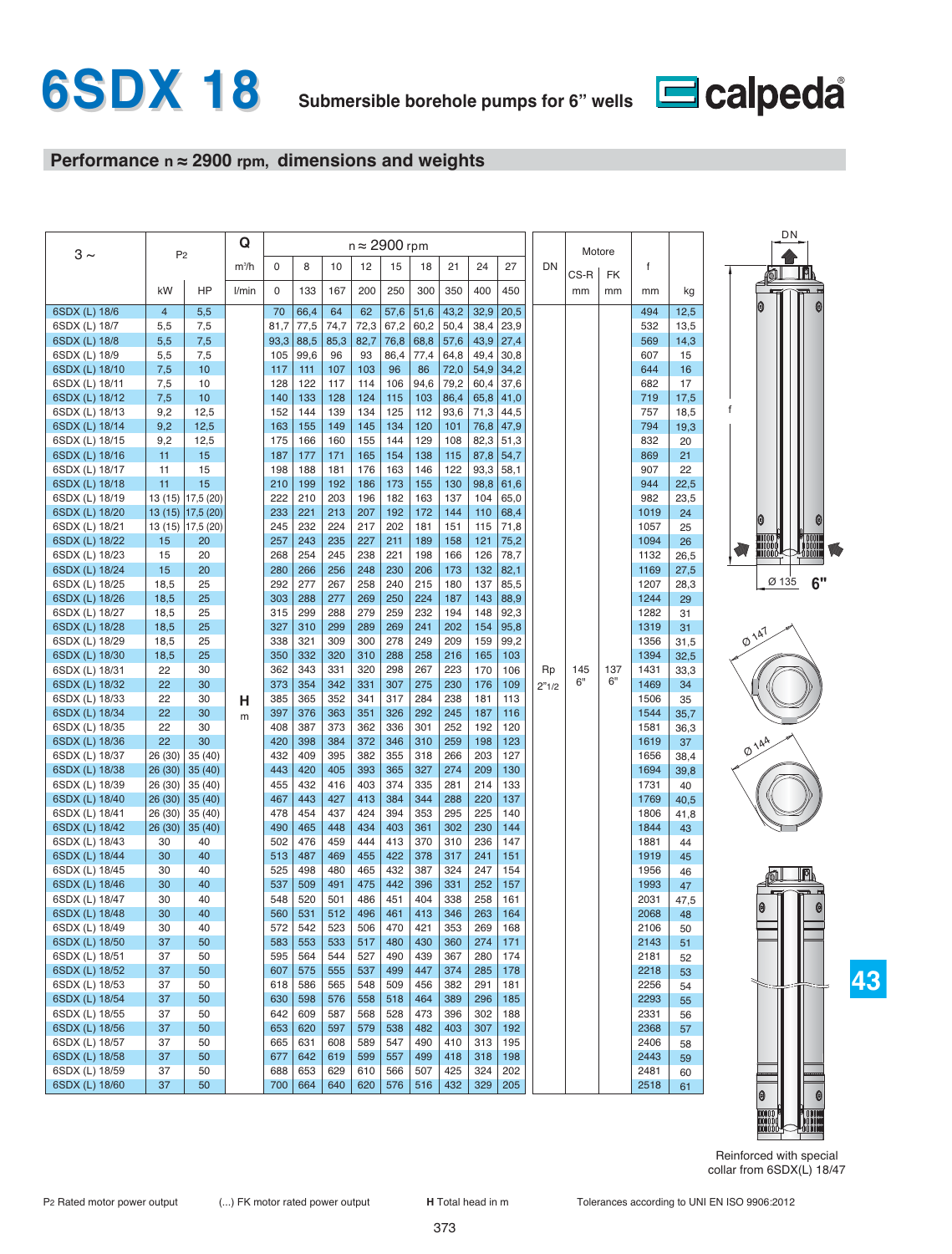



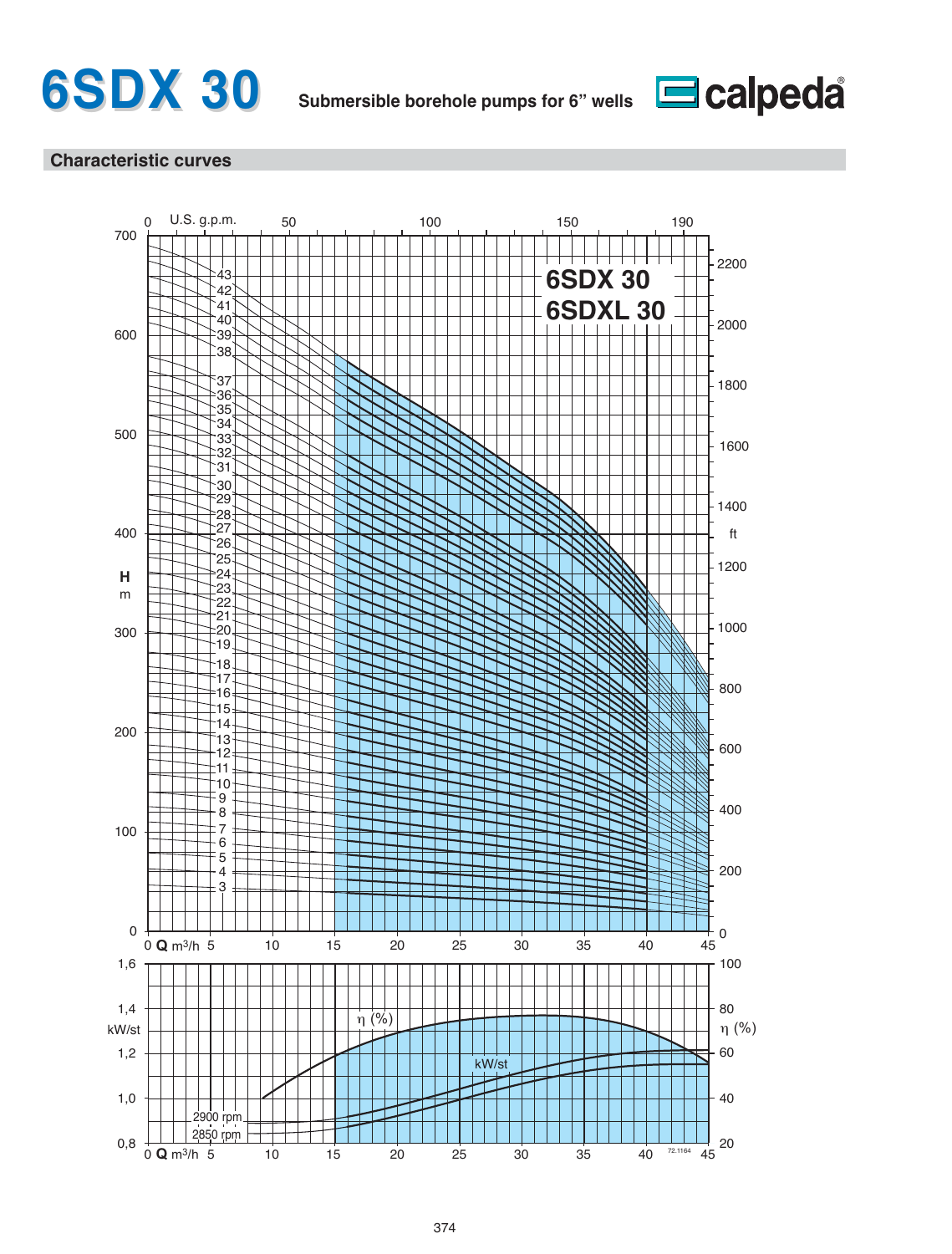

# **Performance n ≈ 2900 rpm, dimensions and weights**

| $3 \sim$       | P <sub>2</sub> |           | Q       |          |      |      |      |      | $n \approx 2900$ rpm |      |      |    |    |      | Motore    |       |      | DN                                                |
|----------------|----------------|-----------|---------|----------|------|------|------|------|----------------------|------|------|----|----|------|-----------|-------|------|---------------------------------------------------|
|                |                |           | $m^3/h$ | $\Omega$ | 15   | 20   | 25   | 30   | 35                   | 40   | 45   | ä, | DN | CS-R | <b>FK</b> | f     |      |                                                   |
|                | kW             | HP        | l/min   | $\Omega$ | 250  | 333  | 416  | 500  | 583                  | 666  | 750  |    |    | mm   | mm        | mm    | kg   |                                                   |
| 6SDX (L) 30/3  | $\overline{4}$ | 5,5       |         | 46,3     | 38,9 | 36   | 33,3 | 30,2 | 26,7                 | 21,7 | 15,3 | ä, |    |      |           | 620   | 14,7 |                                                   |
| 6SDX (L) 30/4  | 5,5            | 7.5       |         | 62,5     | 52,6 | 48,8 | 45,2 | 41,1 | 36,5                 | 30   | 21,4 |    |    |      |           | 705   | 16,8 |                                                   |
| 6SDX (L) 30/5  | 7,5            | 10        |         | 78,6     | 66,2 | 61,5 | 56,9 | 51,8 | 46,1                 | 38   | 27,4 |    |    |      |           | 790   | 18,9 |                                                   |
| 6SDX (L) 30/6  | 7,5            | 10        |         | 93,1     | 78,4 | 72,6 | 67,1 | 61   | 54                   | 44,1 | 31,2 |    |    |      |           | 876   | 21   |                                                   |
| 6SDX (L) 30/7  | 9,2            | 12,5      |         | 110      | 92,6 | 86   | 79,7 | 72,6 | 64,6                 | 53,3 | 38,4 |    |    |      |           | 961,5 | 23,1 | f                                                 |
| 6SDX (L) 30/8  | 11             | 15        |         | 125      | 106  | 98,1 | 90,9 | 82,7 | 73,6                 | 60,5 | 43,5 |    |    |      |           | 1047  | 25,4 |                                                   |
| 6SDX (L) 30/9  | 11             | 15        |         | 140      | 118  | 109  | 101  | 91,8 | 81,4                 | 66,6 | 47,3 |    |    |      |           | 1132  | 27,3 |                                                   |
| 6SDX (L) 30/10 | 13 (15)        | 17,5 (20) |         | 158      | 133  | 124  | 115  | 105  | 93,5                 | 77,3 | 56,1 |    |    |      |           | 1218  | 29,4 |                                                   |
| 6SDX (L) 30/11 | 15             | 20        |         | 173      | 146  | 135  | 125  | 114  | 102                  | 83,8 | 60,4 |    |    |      |           | 1303  | 31,5 | 0                                                 |
| 6SDX (L) 30/12 | 15             | 20        |         | 188      | 158  | 147  | 136  | 123  | 110                  | 90   | 64,4 |    |    |      |           | 1389  | 33,6 |                                                   |
| 6SDX (L) 30/13 | 18.5           | 25        |         | 205      | 173  | 161  | 149  | 136  | 121                  | 100  | 72,4 |    |    |      |           | 1474  | 35.7 |                                                   |
| 6SDX (L) 30/14 | 18,5           | 25        |         | 220      | 185  | 172  | 159  | 145  | 129                  | 106  | 76,7 |    |    |      |           | 1560  | 37,8 |                                                   |
| 6SDX (L) 30/15 | 22             | 30        |         | 237      | 200  | 185  | 172  | 157  | 140                  | 116  | 84   |    |    |      |           | 1645  | 39,9 |                                                   |
| 6SDX (L) 30/16 | 22             | 30        |         | 252      | 212  | 197  | 183  | 166  | 148                  | 122  | 88,3 |    |    |      |           | 1730  | 42   |                                                   |
| 6SDX (L) 30/17 | 22             | 30        |         | 267      | 224  | 208  | 193  | 176  | 156                  | 129  | 92,5 |    |    |      |           | 1816  | 44,1 |                                                   |
| 6SDX (L) 30/18 | 22             | 30        |         | 281      | 237  | 220  | 203  | 185  | 164                  | 135  | 96,5 |    |    | 145  | 137       | 1901  | 46,1 |                                                   |
| 6SDX (L) 30/19 | 26(30)         | 35(40)    |         | 302      | 255  | 237  | 220  | 201  | 180                  | 149  | 109  |    |    | 6"   | 6"        | 1987  | 48,2 | $\frac{\emptyset 135}{ } 4", 6$                   |
| 6SDX (L) 30/20 | 26 (30)        | 35 (40)   | н       | 317      | 267  | 249  | 231  | 210  | 188                  | 156  | 114  |    | Rp |      |           | 2072  | 50,3 |                                                   |
| 6SDX (L) 30/21 | 26(30)         | 35(40)    | m       | 332      | 280  | 260  | 241  | 220  | 197                  | 163  | 118  |    |    |      |           | 2157  | 52,4 |                                                   |
| 6SDX (L) 30/22 | 30             | 40        |         | 347      | 293  | 272  | 252  | 230  | 205                  | 169  | 123  |    | 3" |      |           | 2243  | 54,5 |                                                   |
| 6SDX (L) 30/23 | 30             | 40        |         | 362      | 305  | 283  | 263  | 239  | 213                  | 176  | 127  |    |    |      |           | 2328  | 56,6 |                                                   |
| 6SDX (L) 30/24 | 30             | 40        |         | 377      | 317  | 295  | 273  | 249  | 221                  | 182  | 131  |    |    |      |           | 2414  | 58,7 |                                                   |
| 6SDX (L) 30/25 | 37             | 50        |         | 395      | 333  | 309  | 287  | 261  | 233                  | 193  | 140  |    |    |      |           | 2499  | 60,8 |                                                   |
| 6SDX (L) 30/26 | 37             | 50        |         | 410      | 345  | 321  | 297  | 271  | 242                  | 200  | 144  |    |    |      |           | 2584  | 62,9 |                                                   |
| 6SDX (L) 30/27 | 37             | 50        |         | 425      | 358  | 332  | 308  | 280  | 250                  | 206  | 149  |    |    |      |           | 2670  | 65   | 8"<br>Ø 188                                       |
| 6SDX (L) 30/28 | 37             | 50        |         | 440      | 370  | 344  | 318  | 290  | 258                  | 212  | 153  |    |    |      |           | 2755  | 67,2 | $\widehat{\mathcal{C}}_{\scriptscriptstyle H}$    |
| 6SDX (L) 30/29 | 37             | 50        |         | 454      | 383  | 355  | 329  | 299  | 266                  | 219  | 157  |    |    |      |           | 2840  | 69,2 | $\phi^{\lambda^{Q^\Lambda}}$<br><b>Q 147 (6")</b> |
| 6SDX (L) 30/30 | 37             | 50        |         | 469      | 395  | 366  | 339  | 308  | 274                  | 225  | 161  |    |    |      |           | 2926  | 71,3 |                                                   |
| 6SDX (L) 30/31 | 45             | 60        |         | 490      | 413  | 384  | 356  | 324  | 289                  | 239  | 174  |    |    |      |           | 3011  | 75,2 |                                                   |
| 6SDX (L) 30/32 | 45             | 60        |         | 505      | 425  | 395  | 366  | 334  | 298                  | 246  | 178  |    |    |      |           | 3096  | 78,3 |                                                   |
| 6SDX (L) 30/33 | 45             | 60        |         | 520      | 438  | 407  | 377  | 343  | 306                  | 252  | 182  |    |    |      |           | 3182  | 80,4 |                                                   |
| 6SDX (L) 30/34 | 45             | 60        |         | 535      | 450  | 418  | 387  | 353  | 314                  | 259  | 186  |    |    |      |           | 3267  | 82,5 |                                                   |
| 6SDX (L) 30/35 | 45             | 60        |         | 549      | 463  | 429  | 398  | 362  | 322                  | 265  | 190  |    |    |      |           | 3352  | 84,6 |                                                   |
| 6SDX (L) 30/36 | 45             | 60        |         | 564      | 475  | 441  | 408  | 371  | 330                  | 271  | 194  |    |    |      |           | 3438  | 87,9 | Ø 191 (8")                                        |
| 6SDX (L) 30/37 | 45             | 60        |         | 579      | 487  | 452  | 418  | 380  | 338                  | 277  | 198  |    |    |      |           | 3523  | 90   | @ 144 (A", B")                                    |
| 6SDX (L) 30/38 | 51 (55)        | 70 (75)   |         | 613      | 517  | 482  | 448  | 410  | 369                  | 309  | 229  |    |    |      |           | 3709  | 92,3 |                                                   |
| 6SDX (L) 30/39 | 51(55)         | 70 (75)   |         | 628      | 530  | 494  | 459  | 420  | 378                  | 316  | 234  |    |    |      |           | 3794  | 94,5 |                                                   |
| 6SDX (L) 30/40 | 51 (55)        | 70 (75)   |         | 644      | 543  | 506  | 471  | 430  | 387                  | 323  | 240  |    |    | 191  | 196       | 3879  | 96,6 |                                                   |
| 6SDX (L) 30/41 | 51(55)         | 70 (75)   |         | 659      | 557  | 518  | 482  | 440  | 396                  | 330  | 245  |    |    | 8"   | 8"        | 3965  | 97,6 |                                                   |
| 6SDX (L) 30/42 | 55             | 75        |         | 675      | 569  | 530  | 493  | 450  | 404                  | 338  | 250  |    |    |      |           | 4050  | 98,7 |                                                   |
| 6SDX (L) 30/43 | 55             | 75        |         | 690      | 582  | 542  | 504  | 460  | 413                  | 345  | 255  |    |    |      |           | 4135  | 99,8 | hri                                               |



**4", 6"**

Ŵ

Reinforced with special collar from 6SDX(L) 30/36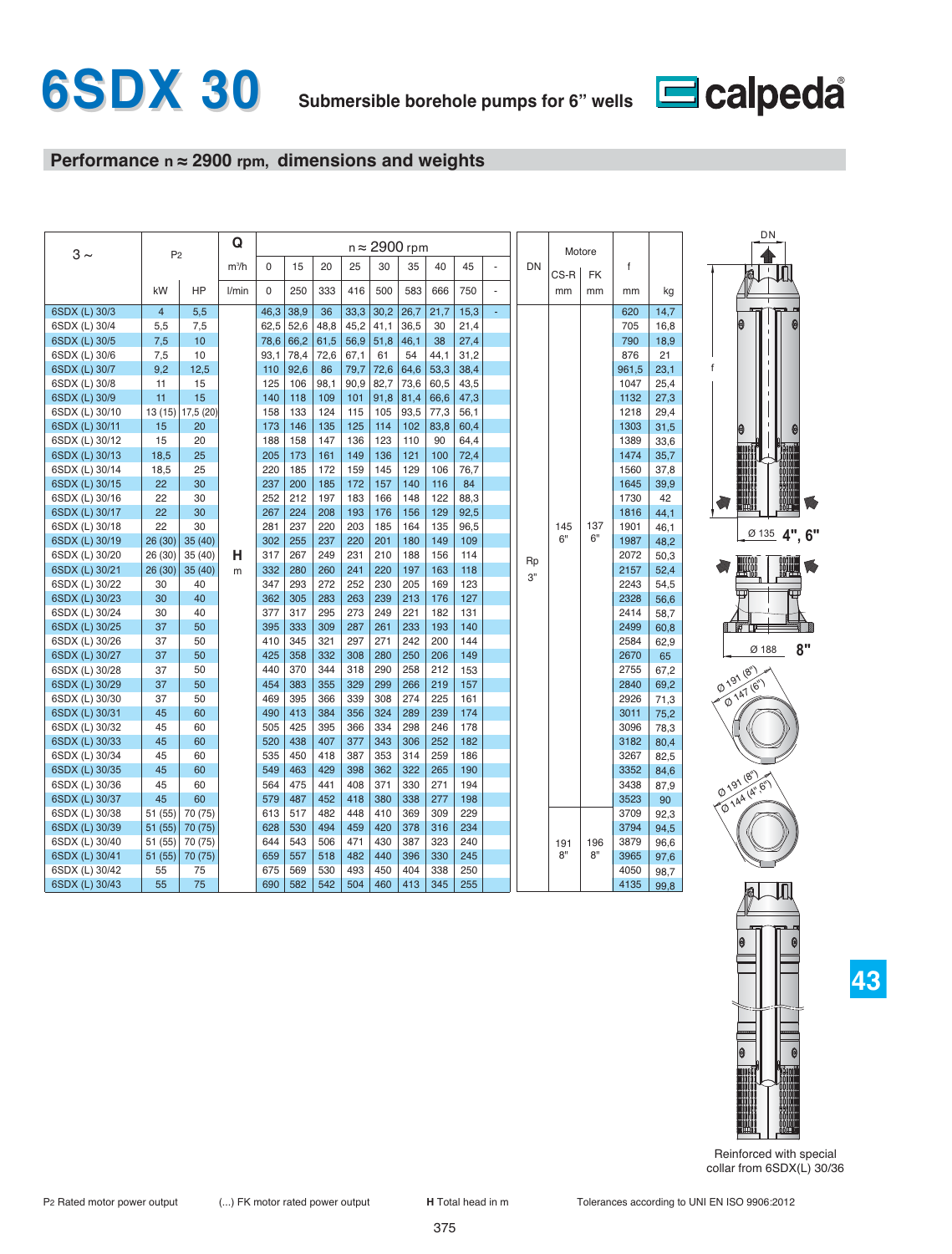



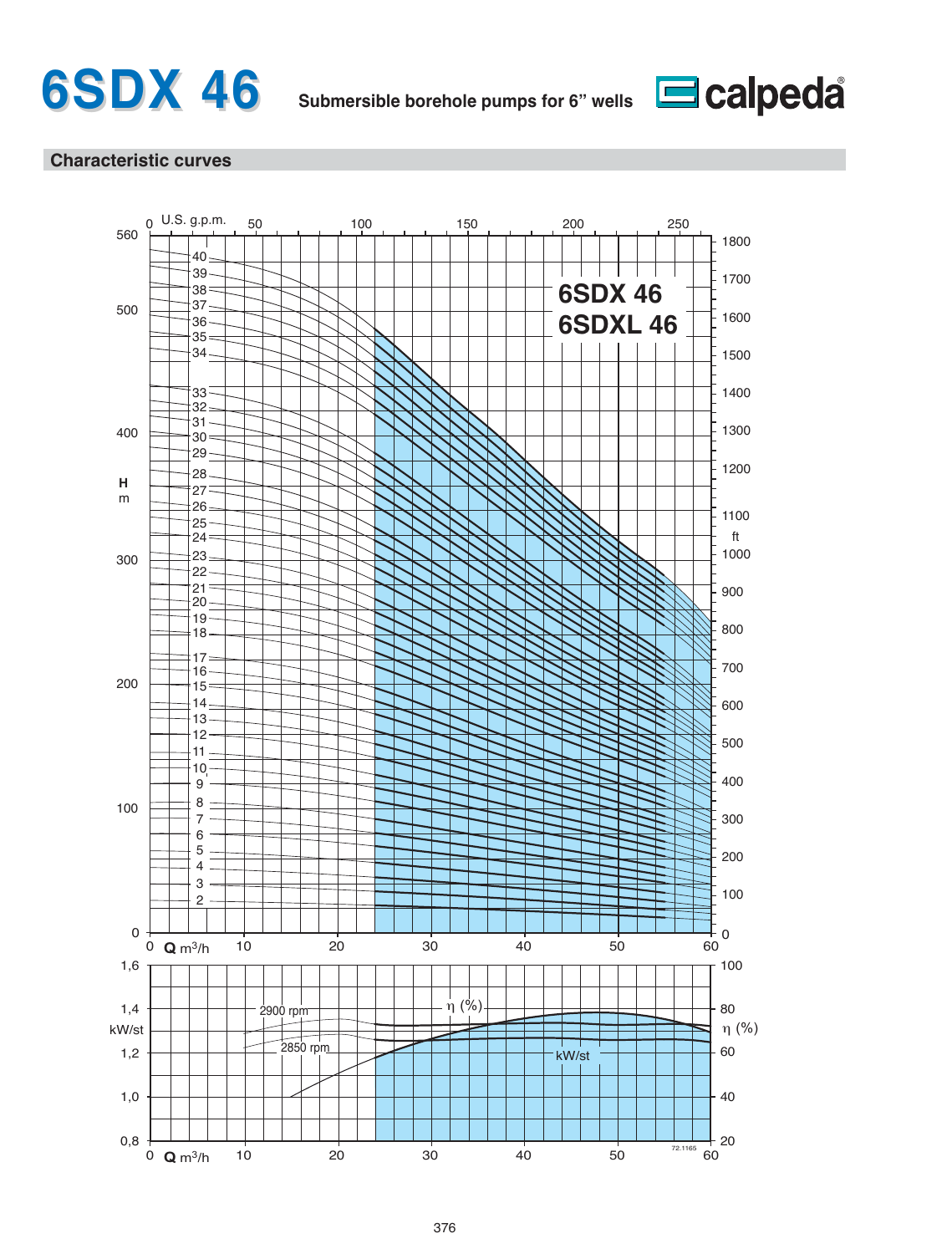

# **Performance n ≈ 2900 rpm, dimensions and weights**

|                |                |                   | Q       |          |      |      |      |             | $n \approx 2900$ rpm |      |      |      |    |    |    |           | Motore          |              |      |
|----------------|----------------|-------------------|---------|----------|------|------|------|-------------|----------------------|------|------|------|----|----|----|-----------|-----------------|--------------|------|
| $3 \sim$       | P <sub>2</sub> |                   | $m^3/h$ | $\Omega$ | 25   | 30   | 35   | 40          | 45                   | 50   | 55   | 60   |    |    | DN |           |                 | $\mathsf{f}$ |      |
|                |                |                   |         |          |      |      |      |             |                      |      |      |      |    |    |    | CS-R      | <b>FK</b>       |              |      |
|                | kW             | HP                | l/min   | $\Omega$ | 416  | 500  | 583  | 666         | 750                  | 833  | 916  | 1000 | L. |    |    | mm        | mm              | mm           | kg   |
| 6SDX (L) 46/2  | 3              | $\overline{4}$    |         | 26,4     | 22,6 | 20,9 | 19,3 | 17,8        | 16,6                 | 15,1 | 13,4 | 11,3 | ÷. | ÷. |    |           | 96 - 4" 96 - 4" | 594          | 13,5 |
| 6SDX (L) 46/3  | $\overline{4}$ | 5,5               |         | 39,4     | 33,8 | 31,2 |      | $28,8$ 26,6 | 24,7                 | 22,5 | 19,9 | 16,8 |    |    |    |           |                 | 705          | 16,2 |
| 6SDX (L) 46/4  | 5,5            | 7,5               |         | 52,5     | 45   | 41,5 |      | $38,3$ 35,5 | 32,9                 | 29,9 | 26,5 | 22,3 |    |    |    |           |                 | 819          | 18,8 |
| 6SDX (L) 46/5  | 7,5            | 10                |         | 66,1     | 56,8 | 52,3 | 48,3 | 44,7        | 41,5                 | 37,8 | 33,6 | 28,4 |    |    |    |           |                 | 933          | 21,4 |
| 6SDX (L) 46/6  | 9,2            | 12,5              |         | 80,7     | 70   | 65,2 | 60,4 | 55,5        | 50,3                 | 46   | 41,6 | 35,7 |    |    |    |           |                 | 1047         | 24,0 |
| 6SDX (L) 46/7  | 9,2            | 12,5              |         | 93,1     | 80,4 | 74,8 |      | 69,3 63,5   | 57,6                 | 52,7 | 47,5 | 40,5 |    |    |    |           |                 | 1161         | 26,6 |
| 6SDX (L) 46/8  | 11             | 15                |         | 106      | 91,6 | 85,1 | 78,9 | 72,2        | 65,5                 | 59,9 | 54   | 46   |    |    |    |           |                 | 1275         | 29,2 |
| 6SDX (L) 46/9  |                | 13 (15) 17,5 (20) |         | 121      | 105  | 98,2 | 91   | 83,7        | 75,9                 | 69,5 | 62,9 | 54,1 |    |    |    |           |                 | 1389         | 31,8 |
| 6SDX (L) 46/10 |                | 13 (15) 17,5 (20) |         | 134      | 116  | 108  | 100  | 91,9        | 83,3                 | 76,2 | 68,9 | 59   |    |    |    |           |                 | 1503         | 34,4 |
| 6SDX (L) 46/11 | 15             | 20                |         | 146      | 126  | 118  | 109  | 99,9        | 90,5                 | 82,8 | 74,7 | 63,7 |    |    |    |           |                 | 1617         | 37,0 |
| 6SDX (L) 46/12 | 18,5           | 25                |         | 161      | 140  | 130  | 12   | 111         | 101                  | 92   | 83,3 | 71,4 |    |    |    |           |                 | 1730         | 39,6 |
| 6SDX (L) 46/13 | 18,5           | 25                |         | 174      | 150  | 140  | 130  | 119         | 108                  | 98,7 | 89,2 | 76,3 |    |    |    |           |                 | 1844         | 42,2 |
| 6SDX (L) 46/14 | 18,5           | 25                |         | 186      | 161  | 149  | 139  | 127         | 115                  | 105  | 95   | 81   |    |    |    |           |                 | 1958         | 44,8 |
| 6SDX (L) 46/15 | 22             | 30                |         | 201      | 174  | 162  | 150  | 138         | 125                  | 114  | 103  | 88,4 |    |    |    | 145       | 137             | 2072         | 47,4 |
| 6SDX (L) 46/16 | 22             | 30                |         | 213      | 184  | 171  | 159  | 146         | 132                  | 121  | 109  | 93,2 |    |    |    | 6"        | 6"              | 2186         | 50,1 |
| 6SDX (L) 46/17 | 22             | 30                |         | 225      | 195  | 181  | 168  | 154         | 139                  | 127  | 115  | 97,8 |    |    |    |           |                 | 2300         | 52,7 |
| 6SDX (L) 46/18 |                | 26 (30) 35 (40)   |         | 244      | 212  | 198  | 183  | 169         | 153                  | 140  | 127  | 109  |    |    |    |           |                 | 2414         | 55,3 |
| 6SDX (L) 46/19 |                | 26 (30) 35 (40)   | н       | 257      | 223  | 208  | 192  | 177         | 160                  | 147  | 133  | 114  |    |    | Rp |           |                 | 2527         | 57,9 |
| 6SDX (L) 46/20 | 30             | 40                | m       | 269      | 234  | 218  | 208  | 185         | 168                  | 154  | 139  | 119  |    |    | 3" |           |                 | 2641         | 60,5 |
| 6SDX (L) 46/21 | 30             | 40                |         | 282      | 244  | 227  | 211  | 193         | 175                  | 160  | 145  | 124  |    |    |    |           |                 | 2755         | 63,1 |
| 6SDX (L) 46/22 | 30             | 40                |         | 294      | 255  | 237  | 220  | 202         | 183                  | 167  | 151  | 129  |    |    |    |           |                 | 2869         | 65,7 |
| 6SDX (L) 46/23 | 30             | 40                |         | 307      | 265  | 247  | 229  | 209         | 190                  | 174  | 157  | 134  |    |    |    |           |                 | 2983         | 68,3 |
| 6SDX (L) 46/24 | 37             | 50                |         | 322      | 280  | 260  | 241  | 222         | 201                  | 184  | 166  | 143  |    |    |    |           |                 | 3096         | 70,9 |
| 6SDX (L) 46/25 | 37             | 50                |         | 335      | 290  | 270  | 250  | 230         | 208                  | 191  | 172  | 147  |    |    |    |           |                 | 3210         | 73,5 |
| 6SDX (L) 46/26 | 37             | 50                |         | 347      | 301  | 280  | 259  | 238         | 216                  | 197  | 178  | 152  |    |    |    |           |                 | 3324         | 76,1 |
| 6SDX (L) 46/27 | 37             | 50                |         | 360      | 311  | 289  | 268  | 246         | 223                  | 204  | 184  | 157  |    |    |    |           |                 | 3438         | 79,3 |
| 6SDX (L) 46/28 | 37             | 50                |         | 372      | 321  | 299  | 277  | 254         | 230                  | 210  | 190  | 162  |    |    |    |           |                 | 3552         | 82,0 |
| 6SDX (L) 46/29 | 45             | 60                |         | 390      | 339  | 315  | 292  | 268         | 243                  | 223  | 201  | 173  |    |    |    |           |                 | 3665         | 87,4 |
| 6SDX (L) 46/30 | 45             | 60                |         | 403      | 349  | 325  | 301  | 276         | 251                  | 229  | 207  | 178  |    |    |    |           |                 | 3779         | 90,0 |
| 6SDX (L) 46/31 | 45             | 60                |         | 415      | 360  | 334  | 310  | 284         | 258                  | 236  | 213  | 183  |    |    |    |           |                 | 3893         | 92,6 |
| 6SDX (L) 46/32 | 45             | 60                |         | 427      | 370  | 344  | 319  | 292         | 265                  | 243  | 219  | 187  |    |    |    |           |                 | 4007         | 95,2 |
| 6SDX (L) 46/33 | 45             | 60                |         | 440      | 380  | 353  | 328  | 300         | 272                  | 249  | 225  | 192  |    |    |    |           |                 | 4121         | 97,8 |
| 6SDX (L) 46/34 |                | 51 (55) 70 (75)   |         | 469      | 411  | 383  | 355  | 328         | 298                  | 272  | 248  | 216  |    |    |    |           |                 | 4335         | 101  |
| 6SDX (L) 46/35 |                | 51 (55) 70 (75)   |         | 482      | 422  | 394  | 365  | 337         | 306                  | 279  | 255  | 221  |    |    |    |           |                 | 4449         | 103  |
| 6SDX (L) 46/36 |                | 51 (55) 70 (75)   |         | 496      | 434  | 404  | 374  | 346         | 314                  | 287  | 261  | 227  |    |    |    |           |                 | 4562         | 106  |
| 6SDX (L) 46/37 |                | 51 (55) 70 (75)   |         | 509      | 445  | 415  | 384  | 355         | 322                  | 294  | 268  | 233  |    |    |    | 191<br>8" | 196<br>8"       | 4676         | 109  |
| 6SDX (L) 46/38 | 55             | 75                |         | 522      | 456  | 425  | 394  | 364         | 330                  | 302  | 275  | 238  |    |    |    |           |                 | 4790         | 111  |
| 6SDX (L) 46/39 | 55             | 75                |         | 535      | 467  | 436  | 403  | 372         | 338                  | 309  | 281  | 244  |    |    |    |           |                 | 4904         | 114  |
| 6SDX (L) 46/40 | 55             | 75                |         | 548      | 479  | 446  | 413  | 381         | 346                  | 316  | 288  | 249  |    |    |    |           |                 | 5018         | 117  |





Reinforced with special collar from 6SDX(L) 46/27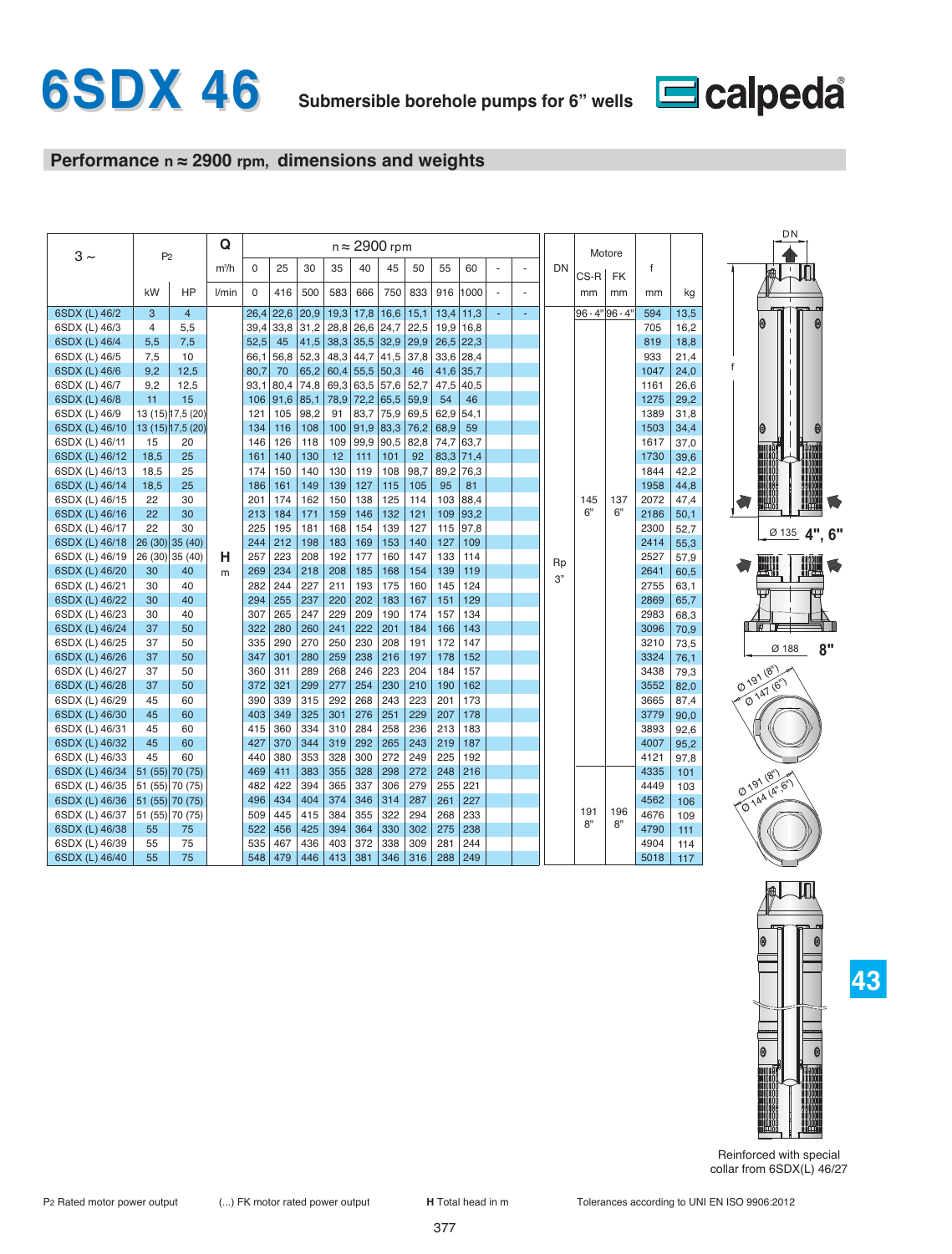



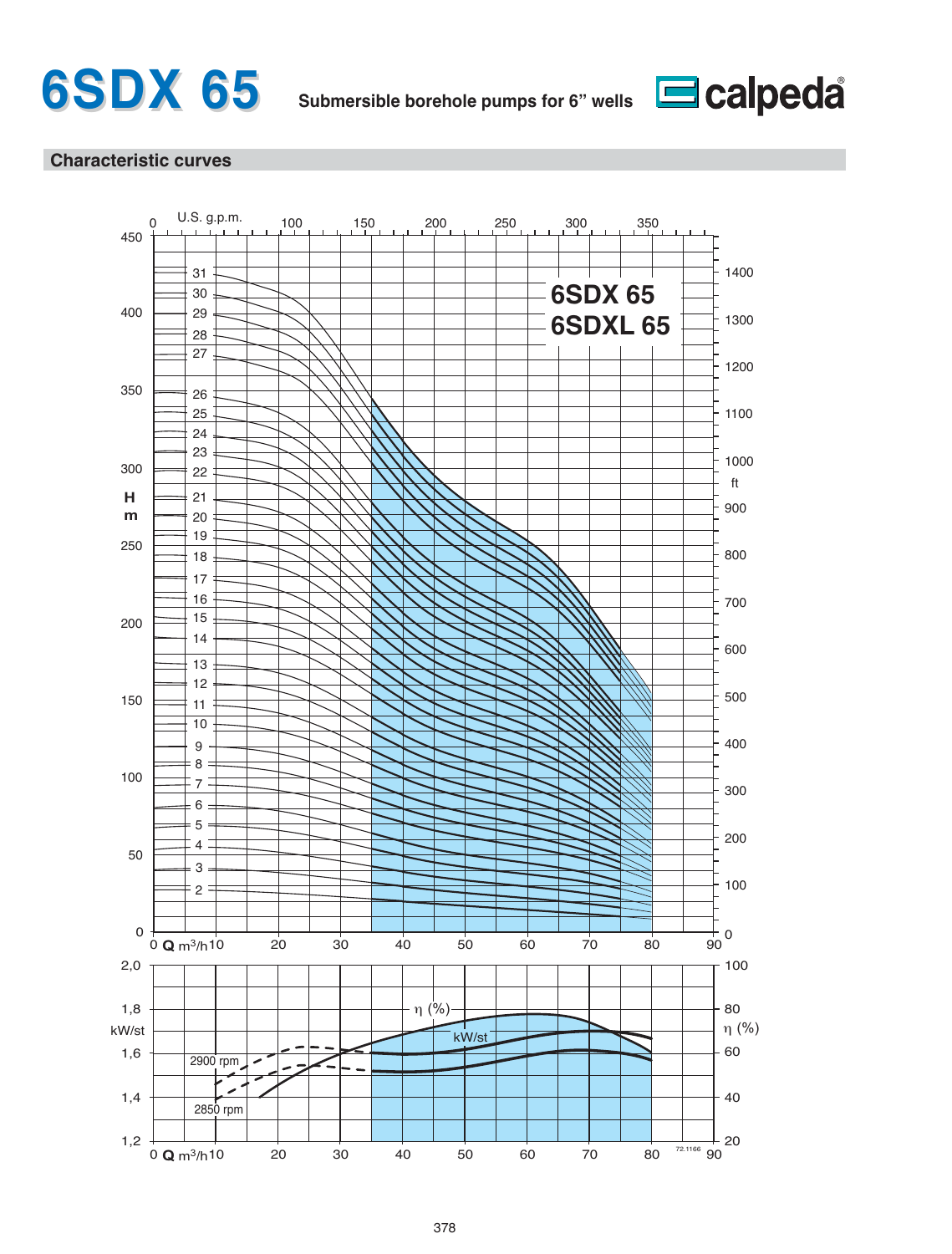

# **Performance n ≈ 2900 rpm, dimensions and weights**

| $3 \sim$       | P <sub>2</sub> |                   | Q       | $n \approx 2900$ rpm |             |      |             |             |      |                          |             |                  |             |      |    |      | Motore    |              |      |
|----------------|----------------|-------------------|---------|----------------------|-------------|------|-------------|-------------|------|--------------------------|-------------|------------------|-------------|------|----|------|-----------|--------------|------|
|                |                |                   | $m^3/h$ | $\Omega$             | 35          | 40   | 45          | 50          | 55   | 60                       | 65          | 70               | 75          | 80   | DN | CS-R | <b>FK</b> | $\mathsf{f}$ |      |
|                | kW             | <b>HP</b>         | l/min   | $\Omega$             | 583         | 666  | 750         | 833         | 916  | 1000 1083 1166 1250 1333 |             |                  |             |      |    | mm   | mm        | mm           | kg   |
| 6SDX (L) 65/2  | $\overline{4}$ | 5,5               |         | $26,8$ 21,1          |             | 19   | 17,3        | 16,5        | 15,7 | 14,9                     |             | $13,9$ 12,4      | 10,5        | 8,2  |    |      |           | 592          | 13,6 |
| 6SDX (L) 65/3  | 5,5            | 7,5               |         |                      | $40,4$ 31,8 | 28,8 | 26,2        | $24,9$ 23,7 |      | 22,5                     | 21          | 18,9             | 16          | 12,6 |    |      |           | 705          | 16,2 |
| 6SDX (L) 65/4  | 7,5            | 10                |         | 54                   | 42,5        | 38,4 | 35          | 33,2        | 31,6 | 30,1                     | 28          |                  | $25,2$ 21,4 | 16,9 |    |      |           | 819          | 18,8 |
| 6SDX (L) 65/5  | 9,2            | 12,5              |         | 68                   | 53,8        | 48,7 | 44,3        | 41,9        | 40,1 | 38,2                     |             | $35,6$ 32,2 27,5 |             | 22   |    |      |           | 933          | 21,4 |
| 6SDX (L) 65/6  | 11             | 15                |         | 81,2                 | 64          | 57,9 | 52,7        | 50          | 47,7 | 45,3                     |             | $42,3$ 38,1      | 32,3        | 25,7 |    |      |           | 1047         | 24,0 |
| 6SDX (L) 65/7  |                | 13 (15) 17,5 (20) |         | 94,9                 | 76,2        | 70,1 | 65,2        | 61,7        | 58,6 | 55,7                     | 52,1        | 46,1             | 39,7        | 33,4 |    |      |           | 1161         | 26,7 |
| 6SDX (L) 65/8  | 15             | 20                |         | 108                  | 86          | 79,1 | 73,5        | 69,7        | 66,1 | 62,8                     |             | $58,5$ 51,6 44,3 |             | 37   |    |      |           | 1275         | 29,3 |
| 6SDX (L) 65/9  | 15             | 20                |         | 120                  | 95,5        | 87,8 | 81,5        | 77,4        | 73,4 | 69,6                     |             | 64,6 56,8 48,6   |             | 40.2 |    |      |           | 1389         | 31,9 |
| 6SDX (L) 65/10 | 18,5           | 25                |         | 134                  | 108         | 99   | $91,9$ 87,2 |             | 82,7 | 78,5                     |             | 73,2 64,6 55,5   |             | 46,3 |    |      |           | 1503         | 34,5 |
| 6SDX (L) 65/11 | 18,5           | 25                |         | 147                  | 117         | 108  | 100         | 95          | 90   | 85,4                     |             | 79,4 69,8        | 59,9        | 49,6 |    |      |           | 1617         | 37,1 |
| 6SDX (L) 65/12 | 22             | 30                |         | 161                  | 129         | 118  | 110         | 104         | 99,1 | 94,1                     |             | $87,6$ 77,3      | $66,3$ 55,3 |      |    | 145  | 137       | 1730         | 39,7 |
| 6SDX (L) 65/13 | 22             | 30                |         | 174                  | 138         | 127  | 118         | 112         | 106  | 101                      | $93,8$ 82,5 |                  | 70,8        | 58,6 |    | 6"   | 6"        | 1844         | 42,4 |
| 6SDX (L) 65/14 |                | 26 (30) 35 (40)   |         | 190                  | 153         | 141  | 131         | 124         | 118  | 112                      | 105         | 93               | 80,2        | 67,7 |    |      |           | 1958         | 44,9 |
| 6SDX (L) 65/15 |                | 26 (30) 35 (40)   | н       | 203                  | 163         | 150  | 140         | 132         | 126  | 119                      | 111         | 98,7             | 85          | 71,5 |    |      |           | 2072         | 47,5 |
| 6SDX (L) 65/16 | 30             | 40                | m       | 216                  | 173         | 159  | 148         | 140         | 133  | 126                      | 118         | 104              | 89,7        | 75,2 |    |      |           | 2186         | 50,2 |
| 6SDX (L) 65/17 | 30             | 40                |         | 229                  | 183         | 168  | 156         | 148         | 141  | 133                      | 124         | 110              | 94,3        | 78,8 |    |      |           | 2300         | 52,8 |
| 6SDX (L) 65/18 | 37             | 50                |         | 243                  | 195         | 180  | 167         | 158         | 150  | 143                      | 133         | 118              | 101         | 85,2 |    |      |           | 2414         | 55,4 |
| 6SDX (L) 65/19 | 37             | 50                |         | 256                  | 205         | 189  | 175         | 166         | 158  | 150                      | 140         | 123              | 106         | 88,9 | Rp |      |           | 2527         | 58,0 |
| 6SDX (L) 65/20 | 37             | 50                |         | 269                  | 215         | 198  | 184         | 174         | 165  | 157                      | 146         | 129              | $111$       | 92,4 | 3" |      |           | 2641         | 60,7 |
| 6SDX (L) 65/21 | 37             | 50                |         | 281                  | 225         | 206  | 192         | 182         | 173  | 164                      | 152         | 134              | 115         | 95,7 |    |      |           | 2755         | 63,3 |
| 6SDX (L) 65/22 | 45             | 60                |         | 298                  | 239         | 220  | 204         | 194         | 184  | 175                      | 163         | 144              | 124         | 104  |    |      |           | 2869         | 68,7 |
| 6SDX (L) 65/23 | 45             | 60                |         | 310                  | 249         | 229  | 213         | 202         | 191  | 182                      | 170         | 150              | 129         | 108  |    |      |           | 2983         | 71,3 |
| 6SDX (L) 65/24 | 45             | 60                |         | 323                  | 259         | 238  | 221         | 209         | 199  | 189                      | 176         | 155              | 133         | 111  |    |      |           | 3096         | 73,9 |
| 6SDX (L) 65/25 | 45             | 60                |         | 336                  | 268         | 247  | 229         | 217         | 206  | 196                      | 182         | 161              | 138         | 115  |    |      |           | 3210         | 76,5 |
| 6SDX (L) 65/26 | 45             | 60                |         | 348                  | 278         | 255  | 237         | 225         | 213  | 202                      | 188         | 166              | 142         | 118  |    |      |           | 3324         | 79,1 |
| 6SDX (L) 65/27 |                | 51 (55) 70 (75)   |         | 373                  | 303         | 279  | 259         | 245         | 233  | 222                      | 208         | 186              | 162         | 137  |    |      |           | 3538         | 82,6 |
| 6SDX (L) 65/28 |                | 51 (55) 70 (75)   |         | 386                  | 313         | 288  | 268         | 253         | 241  | 229                      | 216         | 193              | 167         | 142  |    | 191  | 196       | 3652         | 85,3 |
| 6SDX (L) 65/29 |                | 51 (55) 70 (75)   |         | 399                  | 324         | 298  | 277         | 262         | 249  | 237                      | 223         | 199              | 172         | 146  |    | 8"   | 8"        | 3765         | 87,9 |
| 6SDX (L) 65/30 | 55             | 75                |         | 413                  | 334         | 308  | 286         | 270         | 258  | 245                      | 230         | 205              | 177         | 151  |    |      |           | 3879         | 90,5 |
| 6SDX (L) 65/31 | 55             | 75                |         | 426                  | 345         | 317  | 295         | 279         | 265  | 252                      | 237         | 211              | 183         | 155  |    |      |           | 3993         | 93,2 |



Reinforced with special collar from 6SDX(L) 65/27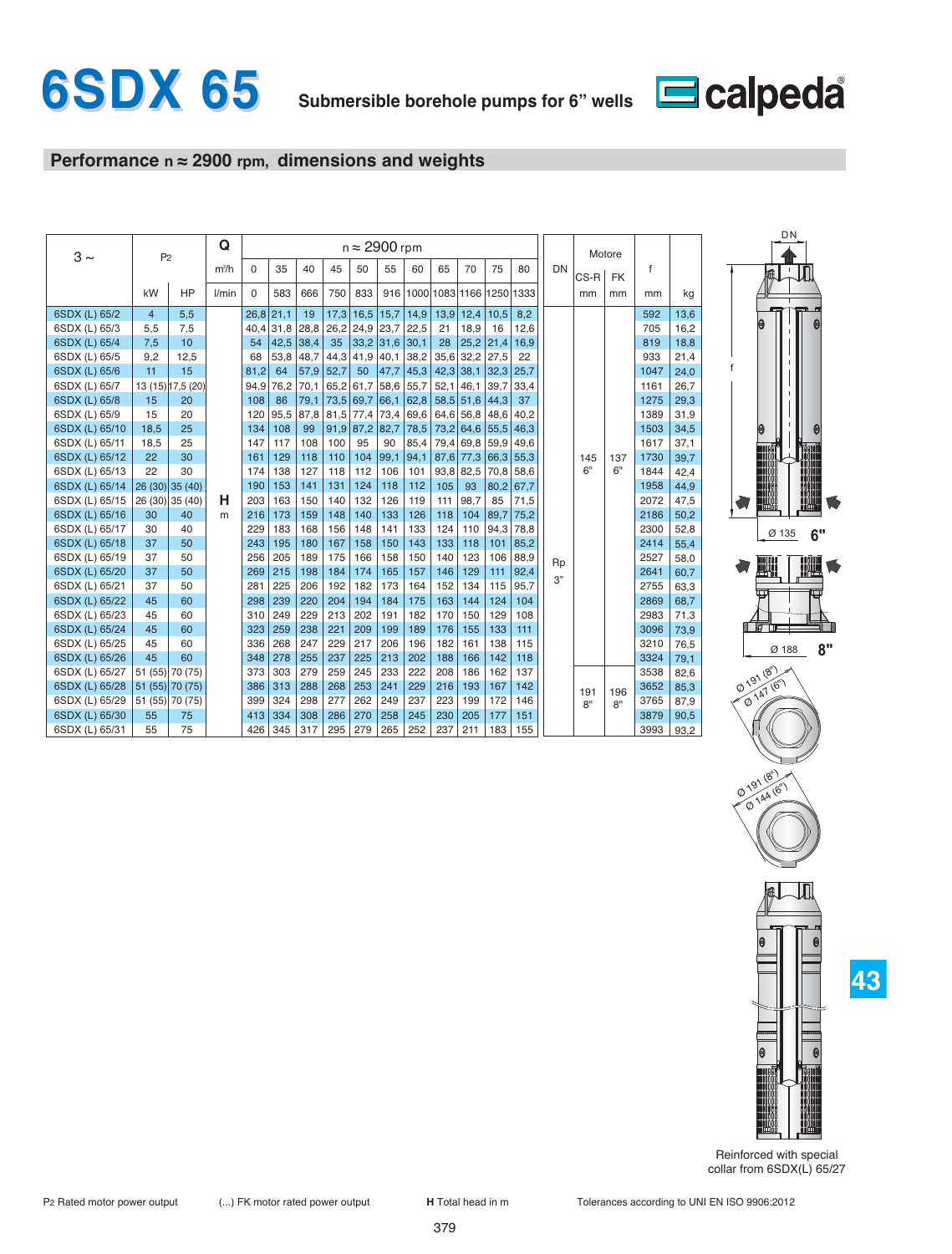# **8SDX 78 Submersible borehole pumps for 8" wells**



### **Characteristic curves, performance n ≈ 2900 rpm, dimensions and weights**



| $3 \sim$                  |         | P <sub>2</sub> | Q       |          |      |      |      | $n \approx 2900$ rpm |      |      |      |      |           | Motor              |     |      |       |
|---------------------------|---------|----------------|---------|----------|------|------|------|----------------------|------|------|------|------|-----------|--------------------|-----|------|-------|
|                           |         |                | $m^3/h$ | $\Omega$ | 30   | 40   | 50   | 60                   | 70   | 80   | 90   | 100  | <b>DN</b> | CS-R               | FK. |      | 8SDXL |
|                           | kW      | HP             | l/min   | $\Omega$ | 500  | 666  | 833  | 1000                 | 1166 | 1333 | 1500 | 1666 |           | mm                 | mm  | mm   | kg    |
| 8SDX 78/2<br>- 8SDXL 78/2 | 7,5     | 10             |         | 39,9     | 37,1 | 34,9 | 32,6 | 29,7                 | 27,1 | 24,3 | 20,4 | 16,3 |           |                    |     | 644  | 31,5  |
| 8SDX 78/3<br>- 8SDXL 78/3 | 11      | 15             |         | 59,8     | 55,7 | 52,3 | 48,9 | 44,6                 | 40,7 | 36,4 | 30,6 | 24,4 |           |                    |     | 770  | 36,5  |
| 8SDX 78/4<br>- 8SDXL 78/4 | 15      | 20             |         | 79,7     | 74,3 | 69,7 | 65,1 | 59,4                 | 54,3 | 48,6 | 40,9 | 32,6 |           |                    |     | 896  | 41,5  |
| 8SDX 78/5<br>- 8SDXL 78/5 | 18,5    | 25             |         | 99.6     | 92,9 | 87,1 | 81.4 | 74,3                 | 67,9 | 60.7 | 51.1 | 40.7 |           |                    |     | 1022 | 46.5  |
| 8SDX 78/6<br>- 8SDXL 78/6 | 22      | 30             |         | 120      | 111  | 105  | 97,7 | 89,1                 | 81,4 | 72,9 | 61,3 | 48,9 |           |                    |     | 1148 | 51    |
| 8SDX 78/7<br>- 8SDXL 78/7 | 26 (30) | 35(40)         |         | 140      | 130  | 122  | 114  | 104                  | 95   | 85   | 71,5 | 57   |           | 145                | 137 | 1274 | 56    |
| 8SDX 78/8<br>- 8SDXL 78/8 | 30      | 40             |         | 156      | 146  | 138  | 128  | 117                  | 107  | 94,5 | 80   | 63,3 |           | 6"                 | 6"  | 1400 | 61    |
| 8SDX 78/9<br>- 8SDXL 78/9 | 37      | 50             |         | 176      | 164  | 155  | 144  | 132                  | 120  | 106  | 90   | 71,2 |           |                    |     | 1526 | 66    |
| 8SDX 78/10 - 8SDXL 78/10  | 37      | 50             |         | 195      | 183  | 173  | 160  | 147                  | 134  | 118  | 100  | 79,1 |           |                    |     | 1652 | 71    |
| 8SDX 78/11 - 8SDXL 78/11  | 45      | 60             |         | 215      | 201  | 190  | 176  | 162                  | 147  | 130  | 110  | 87   |           |                    |     | 1778 | 76    |
| 8SDX 78/12 - 8SDXL 78/12  | 45      | 60             | н       | 248      | 232  | 218  | 203  | 187                  | 171  | 154  | 130  | 105  | Rp        |                    |     | 1909 | 82    |
| 8SDX 78/13 - 8SDXL 78/13  | 51 (55) | 70 (75)        | m       | 268      | 251  | 237  | 220  | 203                  | 185  | 166  | 141  | 114  | 5"        |                    |     | 2035 | 87    |
| 8SDX 78/14 - 8SDXL 78/14  | 51 (55) | 70 (75)        |         | 289      | 271  | 255  | 237  | 218                  | 200  | 179  | 152  | 122  |           |                    |     | 2161 | 92    |
| 8SDX 78/15 - 8SDXL 78/15  | 55      | 75             |         | 310      | 290  | 273  | 254  | 234                  | 214  | 192  | 163  | 131  |           |                    |     | 2287 | 97    |
| 8SDX 78/16 - 8SDXL 78/16  | 59 (75) | 80 (100)       |         | 332      | 312  | 293  | 274  | 252                  | 232  | 206  | 176  | 143  |           |                    |     | 2413 | 101,5 |
| 8SDX 78/17 - 8SDXL 78/17  | 66 (75) | 90 (100)       |         | 353      | 332  | 311  | 292  | 268                  | 247  | 219  | 187  | 152  |           |                    |     | 2539 | 106,5 |
| 8SDX 78/18 - 8SDXL 78/18  | 66 (75) | 90 (100)       |         | 374      | 351  | 329  | 309  | 284                  | 261  | 232  | 198  | 161  |           | 191                | 196 | 2665 | 111,5 |
| 8SDX 78/19 - 8SDXL 78/19  | 75      | 100            |         | 394      | 371  | 348  | 326  | 299                  | 276  | 245  | 209  | 170  |           | $R^{\prime\prime}$ | 8"  | 2791 | 116,5 |
| 8SDX 78/20 - 8SDXL 78/20  | 75      | 100            |         | 415      | 390  | 366  | 343  | 315                  | 290  | 258  | 220  | 179  |           |                    |     | 2917 | 121   |
| 8SDX 78/21 - 8SDXL 78/21  | 75      | 100            |         | 436      | 409  | 385  | 361  | 331                  | 304  | 271  | 231  | 187  |           |                    |     | 3043 | 126   |
| 8SDX 78/22 - 8SDXL 78/22  | 92      | 125            |         | 457      | 428  | 403  | 378  | 347                  | 318  | 284  | 242  | 196  |           |                    |     | 3169 | 131   |
| 8SDX 78/23 - 8SDXL 78/23  | 92      | 125            |         | 478      | 448  | 422  | 395  | 363                  | 333  | 297  | 253  | 205  |           |                    |     | 3295 | 136   |
| 8SDX 78/24 - 8SDXL 78/24  | 92      | 125            |         | 499      | 467  | 440  | 412  | 379                  | 347  | 310  | 264  | 214  |           |                    |     | 3421 | 141   |

P2 Rated motor power output (...) FK motor rated power output **H** Total head in m Tolerances according to UNI EN ISO 9906:2012